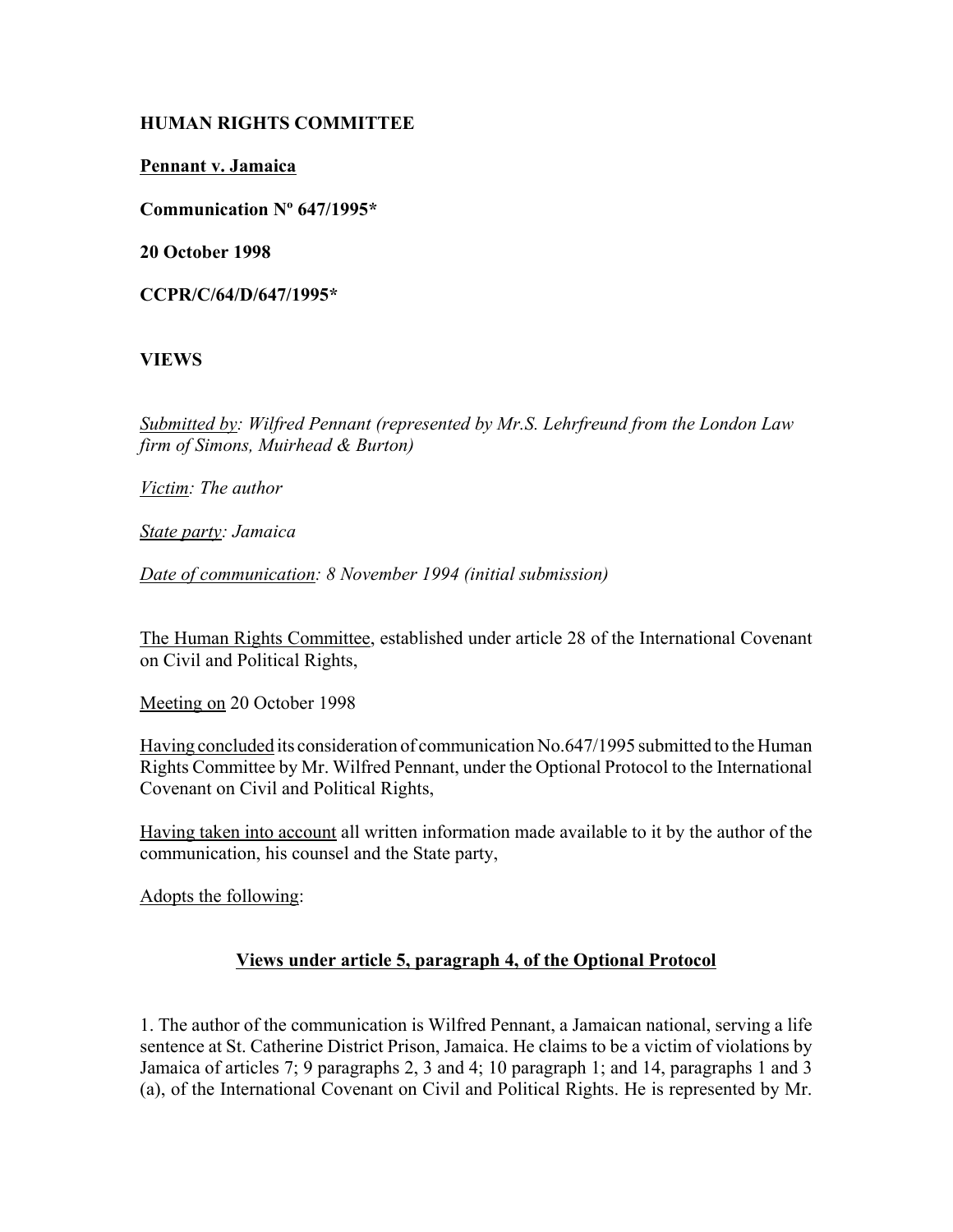Saul Lehrfreund of the London Law firm of Simons Muirhead and Burton.

# The facts as submitted by the author

2.1 The author was convicted of the murder, on 22 February 1983, of one Ernest Stephens, a police officer. He was sentenced to death on 4 October 1984 by the St Catherine District Court, Kingston, Jamaica. His appeal was dismissed by the Court of Appeal of Jamaica on 15 May 1986. On 15 December 1987, the author's petition for special leave to appeal to the Judicial Committee of the Privy Council was dismissed. On 14 December 1989 the author's sentence was commuted to life imprisonment.

2.2 The author states that, on 1 May 1983, he went to Chapletown Police Station to report the incident. He was transferred to Spanish Town Police Station, on an unspecified date, where he was charged for murder on 4 May 1983. He was not brought before a judicial officer until June 1983, approximately one month after his arrest.

2.3 The prosecution's case was based on evidence given by an eyewitness and a deposition made by a second witness who died before the trial took place. During the trial, Vincent Johnson, an assistant bailiff, testified that on 23 February 1983, he had accompanied officer Stephens and the author's landlord, with a warrant of commitment for non-payment of rent. When they came upon the author in the street, the author claimed to have paid through the landlord's lawyer. Mr Johnson further testified that when officer Stephens requested that the author accompany him to verify with the lawyer that payment had been made, the author refused. The witness testified that Stephens held the author by the waist, whereupon the author took an ice pick from his waist and stabbed the policeman, who fired six shots at the author from a distance of 3 feet but did not hit him. The author then ran away. All these events are said to have taken place outside, on the street.

2.4 A deposition was admitted into evidence during the trial in which the landlord (who had died by the time the trial was held) and witness to the murder corroborated that the events had taken place outside, but claimed that he had only seen one stab, and had not seen where the ice pick had come from. He also said that the deceased did not grab the author by the waist. Counsel claims this is in evident contradiction with the evidence given by the main crown witness.

2.5 The case for the defence was one of self-defence based on the evidence given by the author, who stated that the events had taken place in his room. He claimed that he was listening to the radio when Officer Stephens broke into his room with a gun in his hand. The author testified that he jumped out of bed, grabbed Mr. Stephens by the collar and a fight ensued. Two shots were fired. The author took the ice pick from the table and stabbed Stephens twice. Mr. Stephens ran out of the house followed by the author. Stephens fired several shots against the author who ran off. On 1 May the author gave himself up to the police when he heard that the policeman had died.

2.6 A police officer gave evidence for the prosecution in which he stated that the author's room had been ransacked and the lock on the door forced.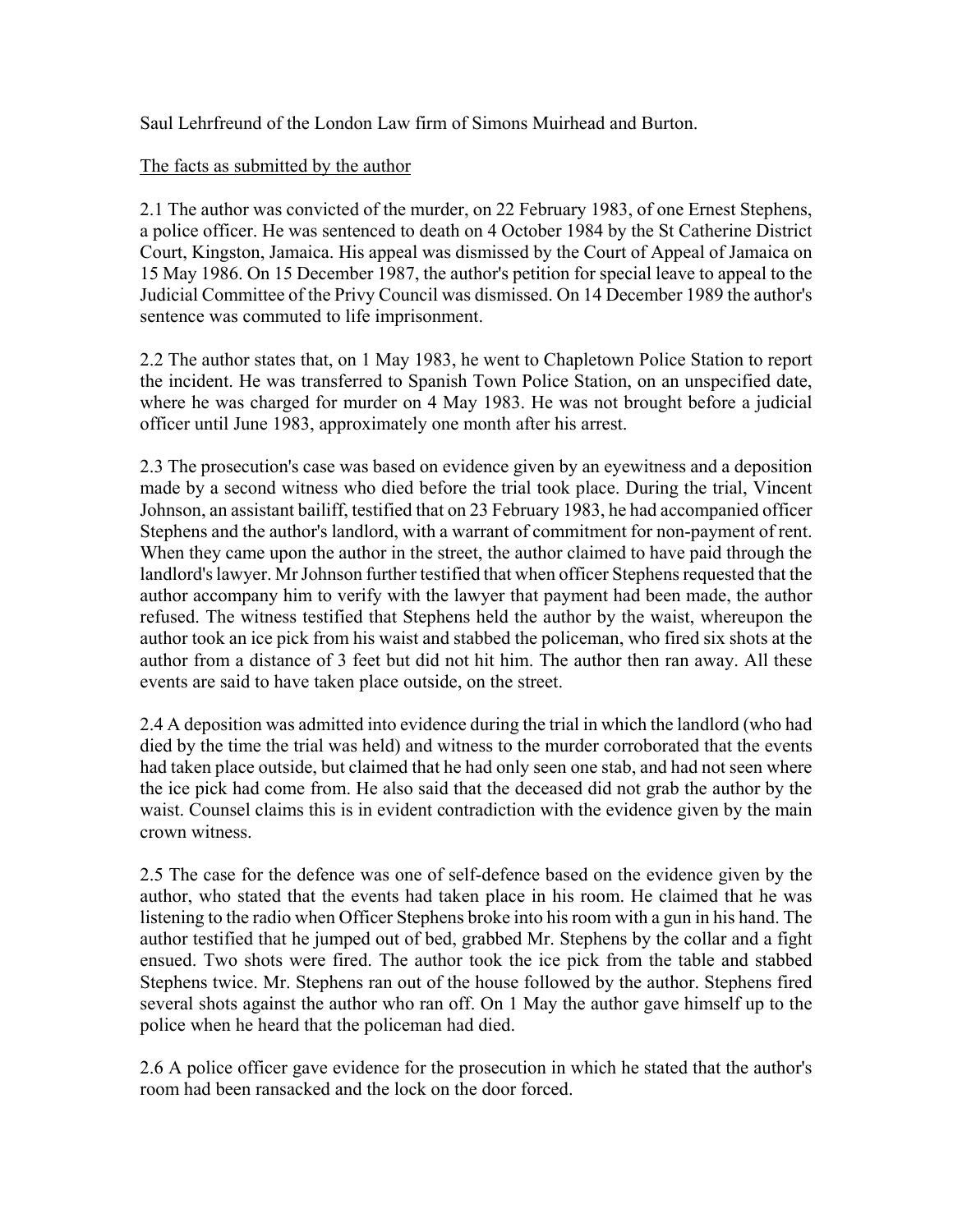## The complaint

3.1 It is submitted that the delay of 1 month between arrest and appearance before a judicial officer and the delay of 3 days between his arrest and his being charged constitute a violation of articles 9, paragraphs 2, 3 and 4; and 14 paragraph 3 (a) of the Covenant. In this respect, counsel refers to the Committee's jurisprudence and General Comments 1.

3.2 Counsel also claims that the author is a victim of a violation of article 14 paragraph 1, because the Court of Appeal failed to remedy the trial judge's misdirections to the jury on the issue of provocation. The withdrawal of the issue of provocation from the jury deprived the accused of a defence which could have led to a conviction under the lesser offence of manslaughter, and amounted to a denial of justice. In this respect reference is made to the Committee's jurisprudence<sup>2</sup>.

3.3 Counsel further submits that, when a barrister visited the author in prison in Jamaica the author informed him that he had been ill-treated while in detention, at St Catherine Police Station. The author claims to have been subjected to particularly rough treatment by the police officers upon arrest because he had been arrested for the murder of a police officer. He further claims that he was placed in a wet cell and forced to sleep on the floor. Some weeks after he had arrived some of the officers instructed another prisoner to beat him. Although his left eye was injured, he received no treatment until he appeared in court and the judge ordered the police to take him to a hospital. The author states in a letter to counsel that at some point after his arrest he was removed from his cell and placed in a cell "with the son of the man who in my self defence got killed in the matter between us. The son of the man and his friends thereupon attacked me in the cell immediately as the police officers put me with them". The author was treated at two public hospitals. Mr. Edwards, counsel who had represented the author at the preliminary hearing said that he remembered the incident; however, no documentation has been provided by Mr Edwards about the preliminary hearing with respect to this incident. The Jamaica Council for Human Rights also confirmed that the author had been treated, sometime in June 1983, at the Spanish Town Hospital and at the Kingston Public Hospital (Eye Clinic). On 22 February 1994, the author's counsel submitted a request to the Assistant Registrar of the Criminal Section of the Supreme Court in order to obtain the notes of the author's preliminary hearing. On 7 March 1994 he was informed that these could not be found.

3.4 Counsel submits that fundamental and basic requirements of the UN Standard Minimum Rules for the Treatment of Prisoners were not met during the author's detention at the St Catherine Police Station and that the treatment to which he was subjected while in detention, and the inadequate medical treatment he received, amount to violations of articles 7 and 10, paragraph 1, of the Covenant.

3.5 Counsel further submits that though the author did not pursue the matter of ill treatment while in detention this was for fear of reprisals, and stresses the ineffectiveness of the system, at the domestic level, in order to obtain redress. In this context, counsel argues that, since domestic remedies, and in particular the internal prison process and the complaints process of the Office of the Parliamentary Ombudsman, are not effective remedies, the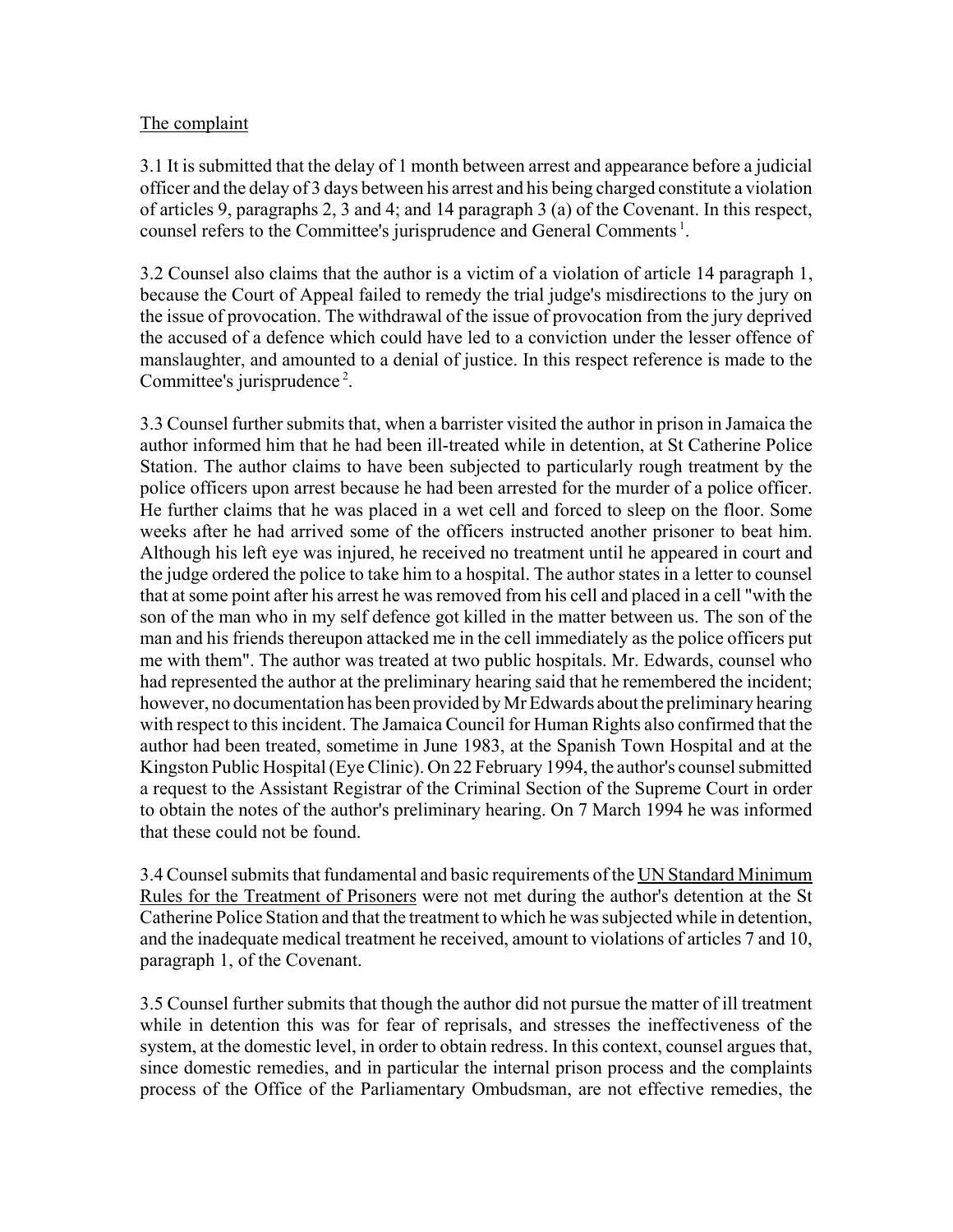requirements of article 5, paragraph 2 (b), of the Optional Protocol, have been met. In this respect counsel refers to the Committee's jurisprudence<sup>3</sup>.

3.6 Counsel points out that the author was held on death row for almost seven years. Reference is made to the decision of the Judicial Committee of the Privy Council in the case of Pratt and Morgan<sup>4</sup>, where it was held, inter alia, that it should be possible for the State party to complete the entire domestic appeals process within approximately two years. Counsel submits that the author's prolonged stay on death row amounts to a violation of articles 7 and 10, paragraph 1.

3.7 The author further claims a violation of articles 7, and 10, paragraph 1, because he was informed in January of 1987, that he was to be executed and was then placed in a death cell, where he remained for two weeks, before being returned to death row for another two years until his death sentence was commuted.

3.8 Finally, reference is made to the findings of a delegation of Amnesty International, which visited St. Catherine District Prison in November 1993. In Amnesty's report it is observed, inter alia, that the prison is holding more than twice the number of inmates for which it was constructed in the nineteenth century, and that the facilities provided by the State are scant: no mattresses, other bedding or furniture in the cells; no integral sanitation in the cells; broken plumbing, piles of refuse and open sewers; no artificial lighting in the cells and only small air vents through which natural light can enter; almost no employment opportunities available to inmates; no doctor attached to the prison so that medical problems are generally treated by warders, who lack proper training. It is submitted that the particular impact of these general conditions upon the author were that he was permanently confined to his cell except for an average of fifteen minutes a day and twice to empty out his slops bucket. His cell was infected with ants and other insects, he was only given a sponge with which to clean the cell. He further complained about the quality of the food and the sanitary conditions. The conditions under which the author was detained at St. Catherine District Prison are said to amount to cruel, inhuman and degrading treatment within the meaning of articles 7 and 10, paragraph 1, of the Covenant.

3.9 Counsel contends that, in practice, constitutional remedies are not available to the author because he is indigent and Jamaica does not make legal aid available for constitutional motions. Reference is made to the Human Rights Committee's jurisprudence  $\delta$ . Counsel submits therefore that all domestic remedies have been exhausted for purposes of article 5, paragraph

2 (b) of the Optional Protocol.

#### State party's comments on admissibility and merits and counsel's comments thereon:

4.1 In a submission of 3 November 1995, the State party waives the right to address the admissibility of the communication and addresses the merits of the author's claims. On the alleged violation of articles 7 and 10 (1) the State party refers to two incidents. In May 1983, the author was allegedly beaten leaving him with injuries to his left eye for which he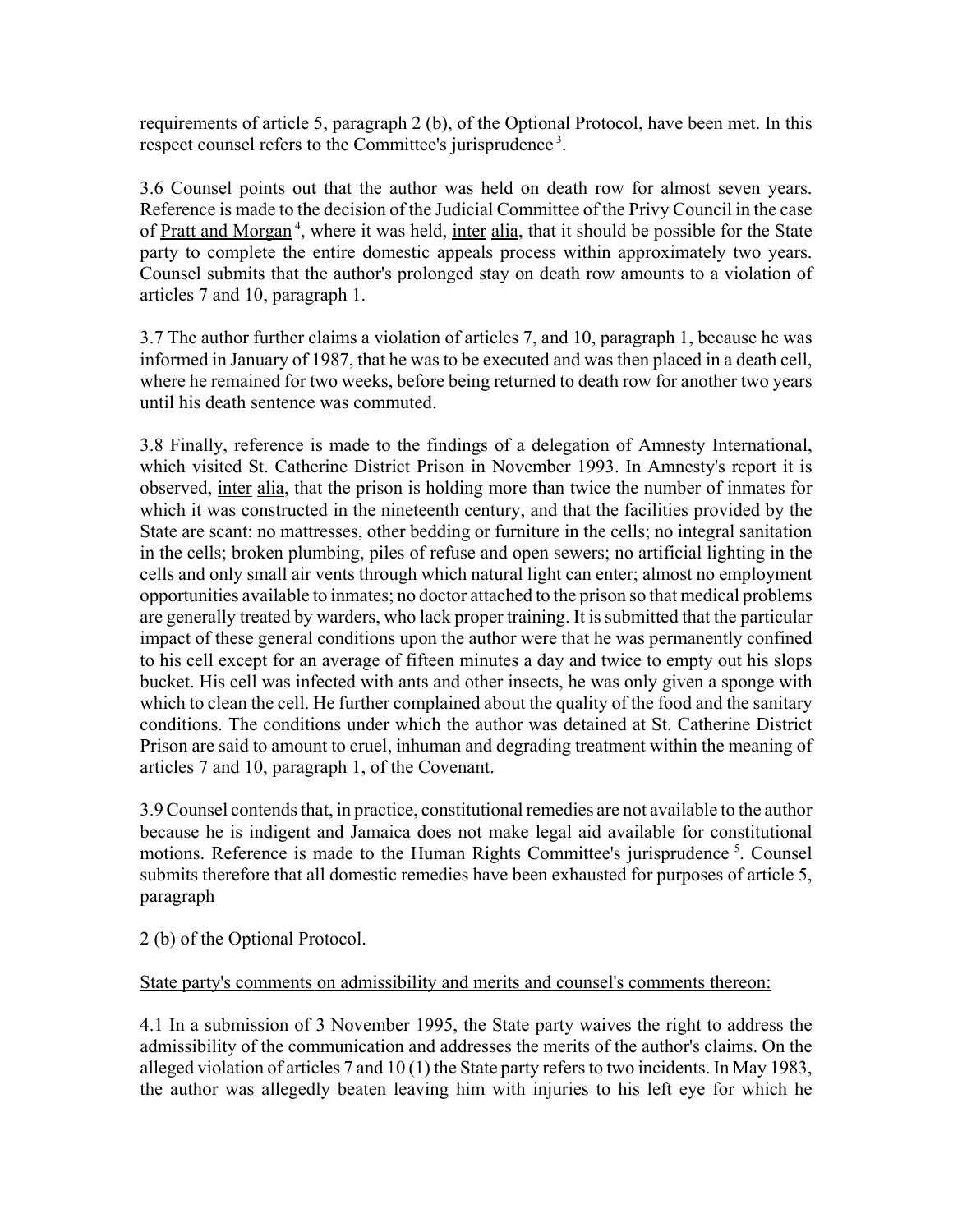received no medical treatment until ordered by the magistrate before whom he first appeared. The State party contends that there is a lack of written evidence to support the author's allegation, since the letter from the author's counsel is somewhat vague. It requested a copy of the letter London counsel had sent to Mr. Noel Edwards in Jamaica in order to ascertain exactly what it was that Mr. Edwards was confirming. It promised to respond to this allegation at a latter date, after investigating the matter. To date 6 July 1998 no further information has been received from the State party.

4.2 The State party also responds to the second claim of a violation of articles 7 and 10 because the author had spent 4 years on death row and was then placed in the death cell reserved for inmates for whom a warrant for execution has been issued. The State party notes that: "the author spent two weeks in the death cell during which he suffered severe stress, and then a stay of execution was issued". It denies that these circumstances constitute a violation of the Covenant. Further, the State party contends that Pratt and Morgan v Attorney General of Jamaica, noted that if there was a delay of more than five years then there would be strong grounds for believing that the delay amounts to cruel and inhuman treatment. The period of four years in the present case does not fall within the time period which constitutes excessive delay. Furthermore, Pratt and Morgan may not be applied retroactively, and cannot therefore be applied to events which occurred in 1987.

4.3 On the issue of the author's stay in the death cell, the State party notes that: "it is natural that in those circumstances, the author would have felt some anxiety. This, however does not make it cruel and inhuman treatment to place him in a particular place, pending his legal execution. Nor does the fact that he spent two weeks there, while efforts were presumably made to have his execution stayed amount to a breach of articles 7 and 10 (1). Once a warrant for an execution has been issued, the Correctional Department Authorities are under a duty to take the relevant steps to carry out the execution. They should do so as humanly as possible, but the process set out for administrating a penalty is not contrary to the Covenant".

4.4 On the alleged violation of article 9, paragraph 2, since the author was arrested and only charged 3 days after his detention, the State party notes that there is no evidence that the author was not made aware of the offence for which he was detained. During this three day period the author was moved from the Chapelton Police Station to the Spanish Town Police Station to the Criminal Investigation Branch in Kingston, where he was formally placed under arrest. The State party notes that the author was placed under arrest formally at the Police Station most prepared to make the case against the author. This does not mean that before this time the author was ignorant, in a general sense, of the charges against him.

4.5 With respect to the allegation that he was not brought promptly before a judicial officer in violation of article 9, paragraphs 3 and 4, the State party claims that he was brought before a magistrate approximately one month after his arrest. It concedes that this period is longer than desirable but rejects that it constitutes a breach of the Covenant.

4.6 On the alleged violation of article 14, paragraph 1, because the Court of Appeal failed to remedy the trial Judge's misdirection on provocation and that the test laid down by the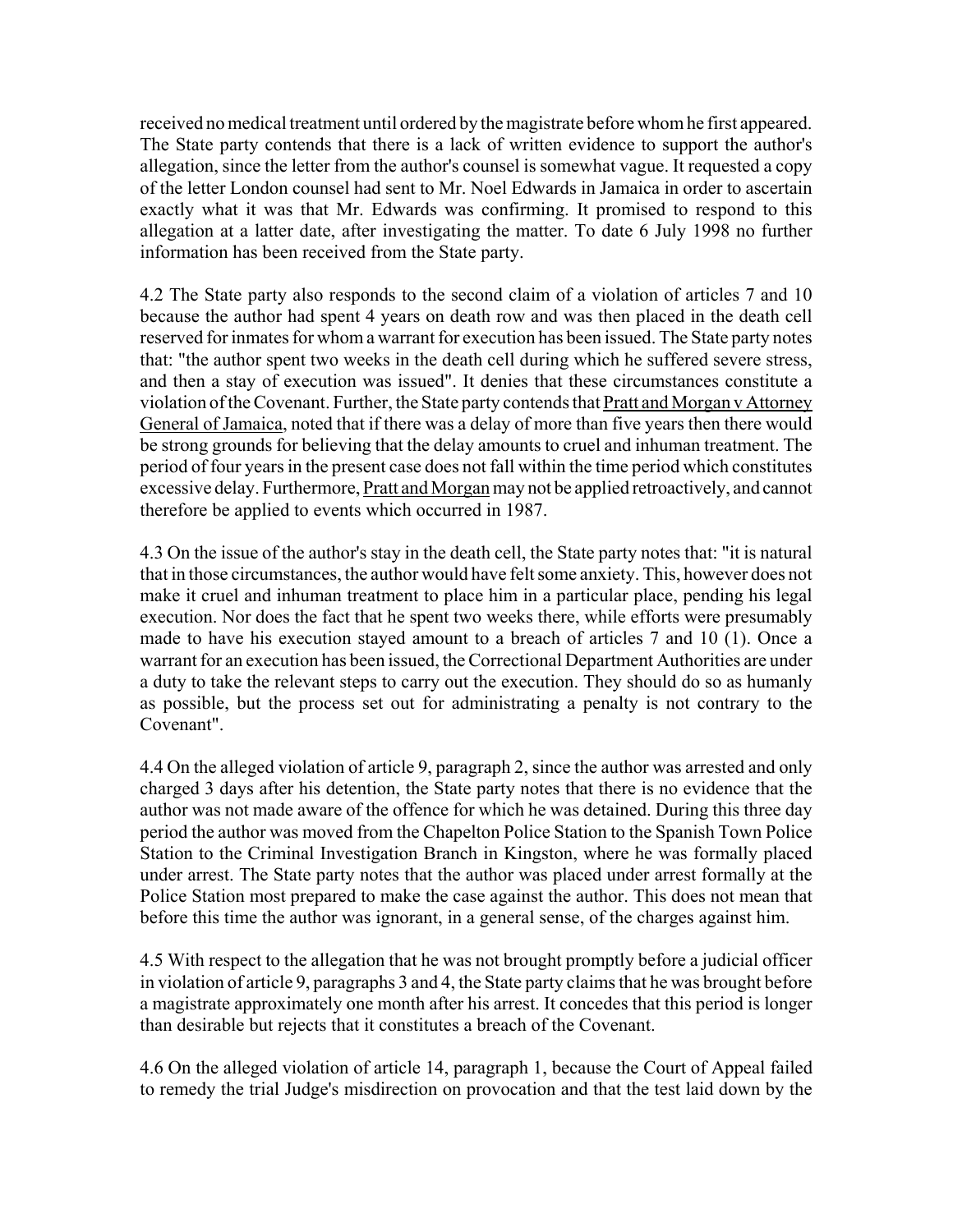Court of Appeal was incorrect or alternately incomplete. The State party notes that it is a well established principle that issues of facts and evidence including the trial Judge's instruction are best left to be reviewed by the Court of Appeal. Only in exceptional cases where injustice is manifest should the Committee review these issues. In this case, the State party contends that there is nothing in it to take it outside this principle, since the review done by the Court of Appeal was quite adequate, and that there has been no breach of article 14.

5.1 By submission of 12 February 1996, counsel provides copy of the letter sent to Mr. Noel Edwards, the author's counsel in Jamaica, in order that the State party may be clear of exactly what it was that Mr. Edwards was agreeing to in his letter to counsel in London, concerning the incident of ill- treatment by police and lack of medical treatment for the author's eye injury.

5.2 Counsel refutes the State party contention that Pratt & Morgan is not a retroactive decision, since the Privy Council recommended that:

"Rather than waiting for all those prisoners who have been on death row under sentence of death for five years or more to commence proceedings pursuant to Section 25 of the Constitution, the Governor General now refers all such cases to the JPC who, in accordance with the guidance contained in this advice, recommend commutation to life imprisonment, substantial justice will be achieved swiftly without provoking a flood of applications to the Supreme Court for constitutional relief pursuant to Section 17(1)".

It is therefore submitted that Pratt & Morgan was intended to assist those prisoners who had already served more than five years on death row and who had consequently been subjected to inhuman and degrading treatment. Counsel points out that the author has spent a total of 7 years on death row before his sentence was commuted to life imprisonment.

5.3 Counsel rejects the State party's contention that two weeks in a death cell, is not contrary to the Covenant, and reiterates the agony and stress suffered by the author in that period of time since the warrant of execution was read to him and the stay of his execution  $6$ . Counsel submits that if the State party is of the opinion that the relevant steps to carry out an execution should be done as humanely as possible then humanity must require that a man be kept in the death cell awaiting his execution for a reasonable period of time only. He reiterates that the two weeks the author spent in the death cell were excessive and in violation of his rights under the Covenant.

5.4 Counsel notes that the State party concedes that the author was only charged 3 days after his arrest and rejects the State party's argument that the author must have been aware of the charges in "a general sense", reiterating that there has been a violation of articles 9(2) and  $14(3)(a)$ .

5.5 Counsel notes that the State party has also conceded that the author was not brought before a magistrate until approximately one month after his arrest and reiterates that this constitutes a violation of article 9, paragraphs 3 and 4 of the Covenant. Reference is made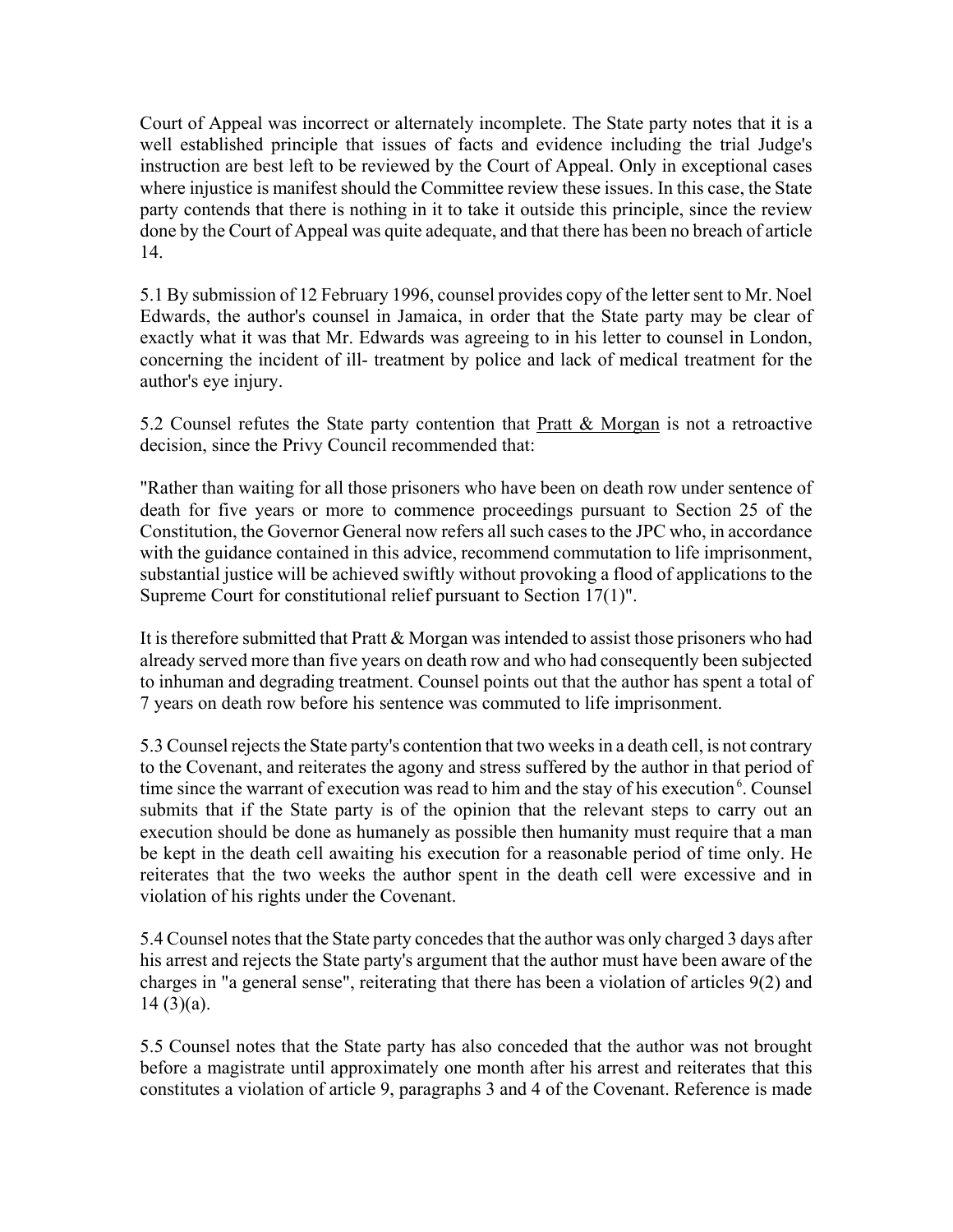to the Committee's jurisprudence in this respect. 7

5.6 Counsel reiterates the claims submitted in the original communication regarding unfair trial since the Court of Appeal did not remedy the trial Judge's misdirections to the jury on provocation.

### Admissibility consideration and examination of merits:

6.1 Before considering any claims contained in a communication, the Human Rights Committee must, in accordance with rule 87 of its rules of procedure, decide whether or not it its admissible under the Optional Protocol to the Covenant.

6.2 The Committee has ascertained, as required under article 5, paragraph 2(a), of the Optional Protocol, that the same matter is not being examined under another procedure of international investigation or settlement.

6.3 The Committee observes that with the dismissal of the author's petition for special leave to appeal by the Judicial Committee of the Privy Council on 15 December 1987, the author has exhausted domestic remedies for purposes of the Optional Protocol.

6.4 With respect to the author's allegations concerning unfair trial due to improper instructions from the judge to the jury withdrawing the issue of provocation from their consideration, and the failure of the Court of Appeal to remedy these, the Committee reiterates that while article 14 guarantees the right to a fair trial, it is generally for the courts of States parties to the Covenant to review the facts and evidence in a particular case. Similarly, it is for the appellate courts of States parties and not for the Committee to review the judge's instructions to the jury or the conduct of the trial, unless it is clear that the judge's instructions to the jury were arbitrary or amounted to a denial of justice, or that the judge manifestly violated his obligation of impartiality. The author's allegations and the trial transcript made available to the Committee do not reveal that the conduct of Mr. Pennant's trial suffered from such defects. In particular, it is not apparent that the judge's instructions on provocation were in violation of his obligation of impartiality. Accordingly, this part of the communication is inadmissible as incompatible with the provisions of the Covenant, pursuant to article 3 of the Optional Protocol.

7. The Committee accordingly, declares the remaining claims admissible and proceeds, without further delay, to an examination of the substance of these, in the light of all the information made available to it by the parties, as required by article 5, paragraph 1, of the Optional Protocol.

8.1 Article 9, paragraph 2, of the Covenant gives the right to everyone arrested to know the reasons for his arrest and to be promptly informed of the charges against him. The author states that he went to the police station of his own accord on 1 May, 1983 and informed the officer in charge of his involvement in the death of Stephens. He was detained, transferred to another police-station and formally arrested and charged three days later. In these circumstances, when it must have been absolutely clear to the author that his detention and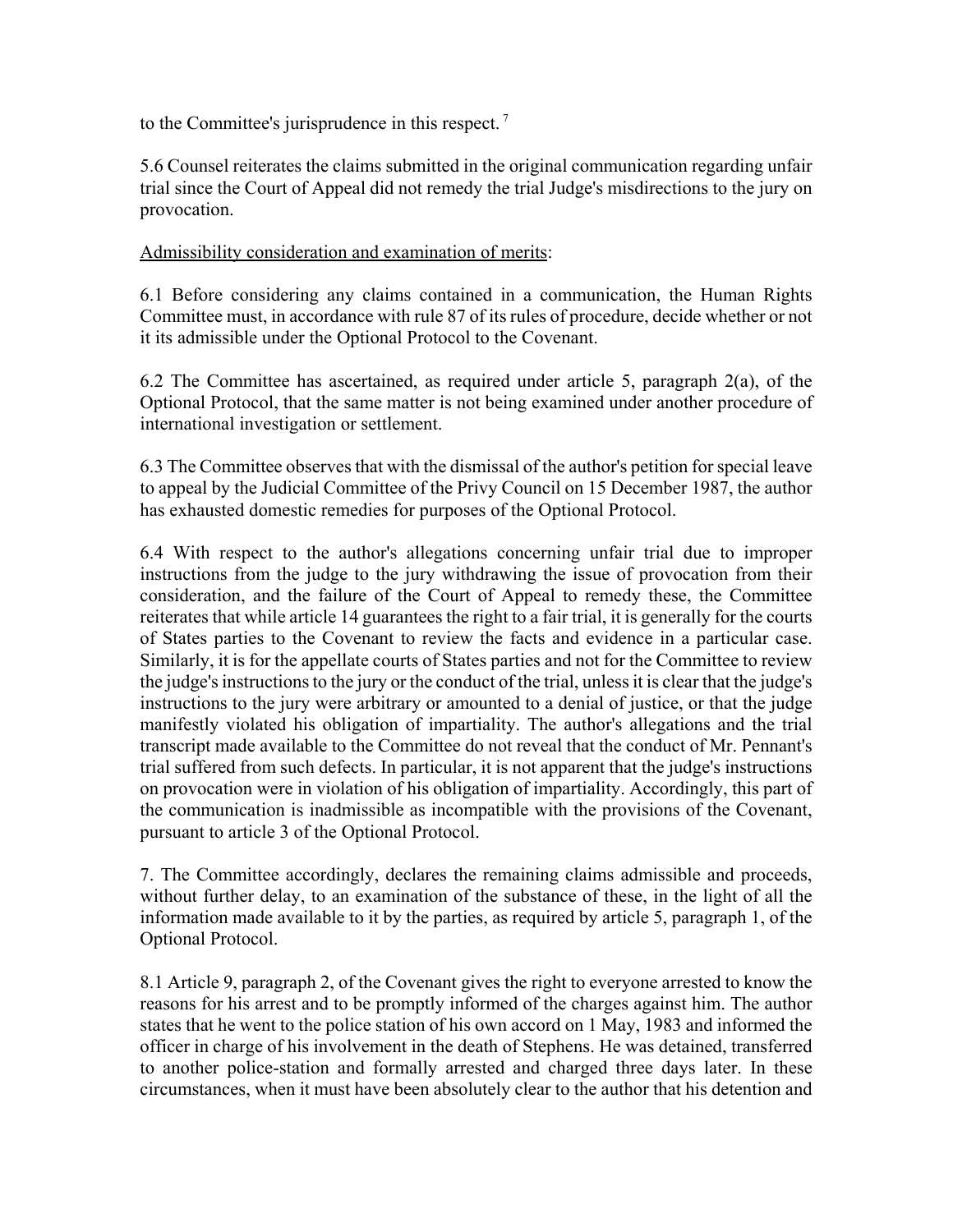subsequent arrest were for involvement in the death of Stephens, the Committee cannot conclude that the author's right to be informed of the reasons for his arrest was violated. Furthermore, the author was formally charged with the murder of Stephens three days after first being detained, following what must have been an initial investigation. The duty to be promptly informed of the charges against one, as opposed to the reason for one's arrest, cannot arise until such charges have been determined. In the present case, it does not seem that a period of three days from the time of detention until formal charge of the author, amounted to a violation of his right to be promptly informed of the charges against him.

8.2 With regard to the author's claim under articles 9, paragraphs 3 and 4, and 14, paragraph 3 (a), the Committee notes that it is uncontested that the author was only first brought before a judge or other officer authorized by law to exercise judicial power one month after his arrest. It also notes that the State party has conceeded that this period is undesirably long. Accordingly, the Committee concludes that the period between the author's arrest and his being brought before a judge was too long and constitutes a violation of article 9, paragraph 3, of the Covenant and, to the extent that this prevented the author from access to court to have the lawfulness of his detention determined, of article 9, paragraph 4.

8.3 With respect to the author's claim that he was beaten while in police custody and did not receive medical treatment until the committing magistrate ordered the police to take him to hospital, the State party has alleged that this complaint was vague and requested that counsel provide a copy of the letter sent to the author's counsel in Jamaica, requesting confirmation of the said incident. The Committee notes that despite having sent this letter to the State party on 15 March 1996 and the State party's promise to investigate the incident once it was clear which event counsel had confirmed, no information has been received. The Committee consequently considers that due weight must be given to the author's complaint to the extent to which it has been substantiated and accordingly, finds that the treatment the author received at the hands of the police while in detention is in violation of articles 7 and 10, paragraph 1, of the Covenant.

8.4 With regard to the conditions of detention at St. Catherine's District Prison, the Committee notes that the author has made specific allegations, about the deplorable conditions of his detention. He claims that he was permanently confined to his cell except for an average of 15 minutes twice everyday to empty his slops bucket. That his cell was infested with ants and other insects, that he only has a sponge with which to clean the cell. He also complained of the abysmal quality of the food and the sanitary conditions. The State party has not refuted these specific allegations. In these conditions, the Committee finds that confining the author under such circumstances constitutes a violation of article 10, paragraph 1, of the Covenant.

8.5 With regard to the author's claim that his prolonged detention on death row amounted to a violation of articles 7, and 10 paragraph 1, of the Covenant, the Committee reiterates its prior jurisprudence that prolonged detention on death row does not per se constitute cruel, inhuman or degrading treatment in violation of article 7 of the Covenant<sup>8</sup>, in the absence of further compelling circumstances.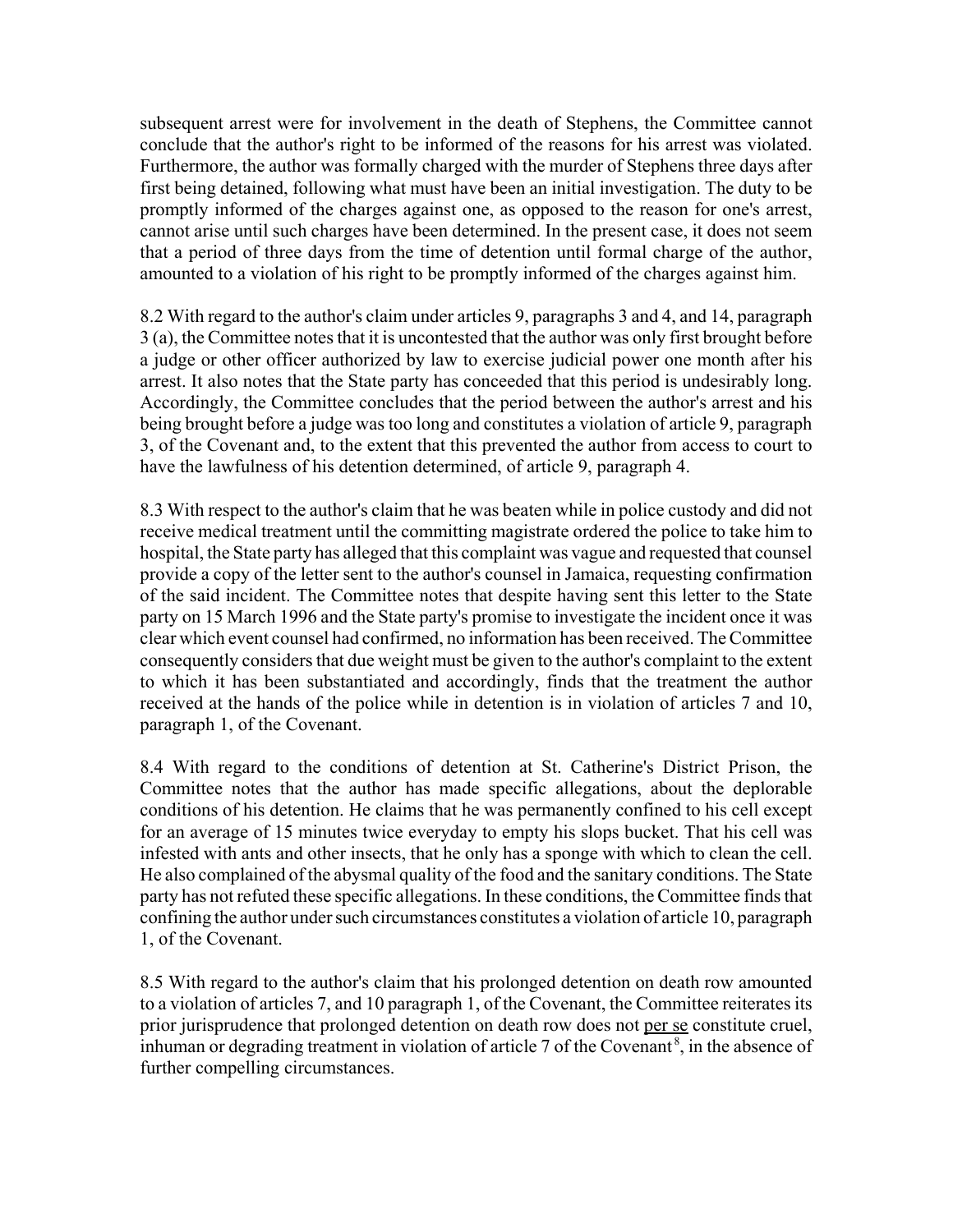8.6 With regard to the claim made by counsel that the author was placed in a death cell for two weeks after a warrant of execution was read to him. The Committee notes the State party's contention that it is to be expected that this would cause the author "some anxiety", and that the time spent there was because efforts were "presumably" being made to have his execution stayed. The Committee considers that in the absence of a detailed explanation by the State party as to the reasons for the author's two weeks stay in a death cell, this cannot be deemed to be compatible with the provisions of the Covenant, to be treated with humanity. Consequently, the Committee finds that article 7 of the Covenant has been breached.

9. The Human Rights Committee, acting under article 5, paragraph 4, of the Optional Protocol to the International Covenant on Civil and Political Rights is of the view that the facts before it disclose violations of articles 7, 9 paragraphs 3 and 4, 10, paragraph 1, of the Covenant.

10. Pursuant to article 2, paragraph 3 (a), of the Covenant, the State party is under an obligation to provide Mr. Pennant with an effective remedy, entailing compensation for the ill-treatment received and early release, especially in view of the fact that the author was already eligible for parol in December of 1996.

11. On becoming a State party to the Optional Protocol, Jamaica recognized the competence of the Committee to determine whether there has been a violation of the Covenant or not. This case was submitted for consideration before Jamaica's denunciation of the Optional Protocol became effective on 23 January 1998; in accordance with article 12(2) of the Optional Protocol it continues to be subject to the application of the Optional Protocol. Pursuant to article 2 of the Covenant, the State party has undertaken to ensure to all individuals with its territory or subject to its jurisdiction the rights recognized in the Covenant and to provide an effective and enforceable remedy in case a violation has been established. The Committee wishes to receive from the State party, within ninety days, information about the measures taken to give effect to the Committee's Views. The State party is also requested to publish the Committee's Views.

 $\mathcal{L}_\text{max}$ 

<sup>\*</sup> The following members of the Committee participated in the examination of the present communication: Mr. Prafullachandra N. Bhagwati, Mr. Thomas Buergenthal, Lord Colville, Mr. Omar El Shafei, Ms. Elizabeth Evatt, Mr. Eckart Klein, Mr. David Kretzmer, Mr. Rajsoomer Lallah, Ms. Cecilia Medina Quiroga, Mr. Martin Scheinin, Mr. Roman Wieruszewski, Mr. Maxwell Yalden, and Mr. Abdallah Zakhia.

<sup>1/</sup> General Comment 8 in respect of article 9.

Communication No 336/1988 Andres Fillastre -v- Bolivia, Views adopted 5 November 1991. Communication No 253/1987 Kelly -v- Jamaica, Views adopted 8 April 1991. Communication No 277/1988 Terán Jijon -v- Ecuador, Views adopted 26 March 1992.